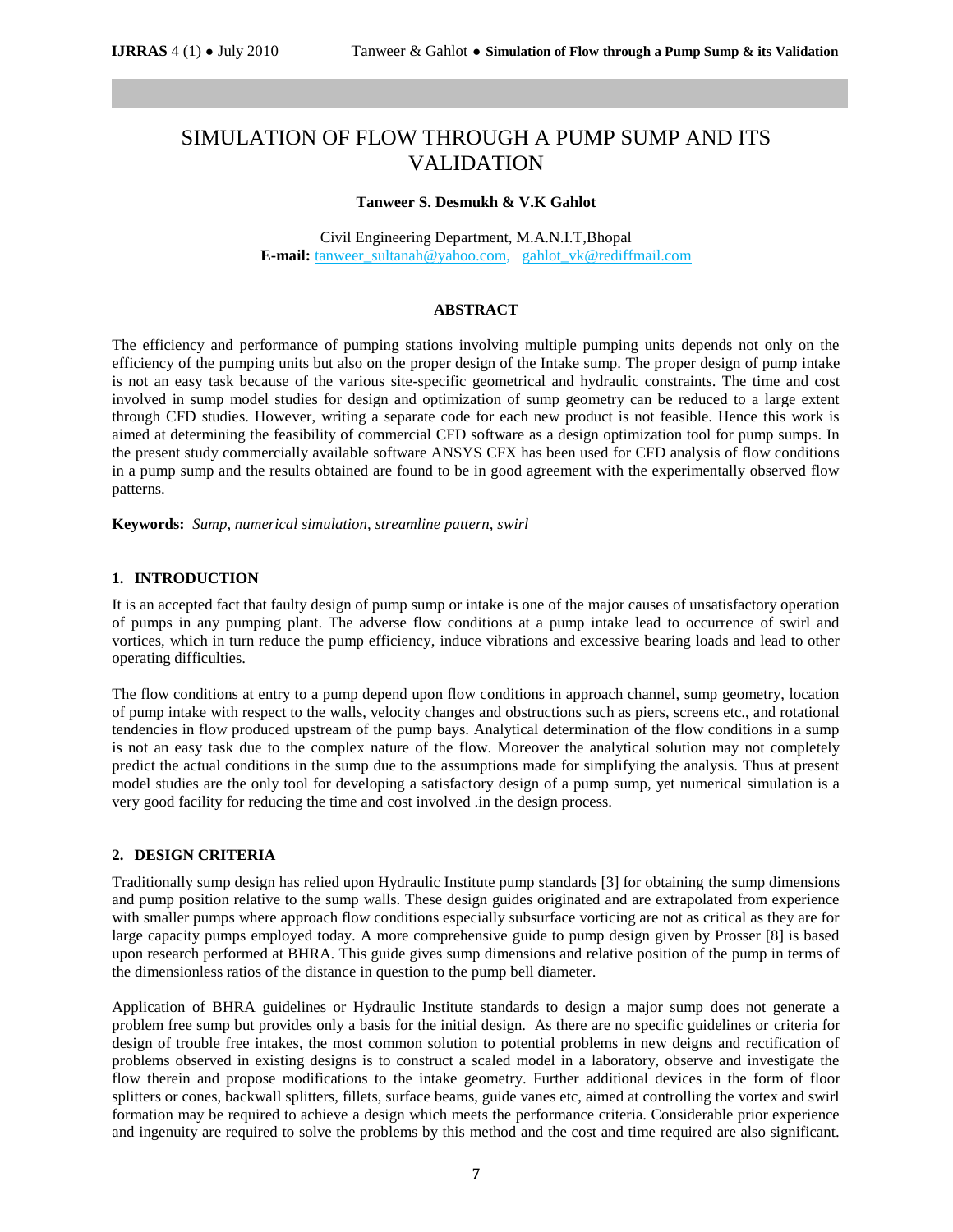As the experiments are expensive most of the studies in this field pertain to solutions of site specific problems. IIHR has conducted many such studies [5,6,7] for design of new sumps as well as for improving the design of existing sumps. However the results do not lead to any general criteria for design but contribute only indirectly to the development of a general design methodology. In view of this, researchers are now venturing into the field of numerical modeling of pump intake flows using Computational Fluid Dynamics.

# **3. CFD STUDIES**

From a purely numerical perspective the geometric complexity of the problem is such that it demands the full power of modern computational fluid dynamics (CFD) to solve the equations of motion and turbulence models in domains that involve multiple surfaces. Additional difficulties are associated with modeling free surface and vortex phenomenon, the physics of which is not yet fully understood. Inspite of the practical importance of the problem, the literature on numerical modeling of pump intake flows is rather limited.

Review of the available literature reveals that site specific computational studies have been undertaken for certain projects [4,9]. The only generalized study has been conducted at IIHR [1,2] and that too pertains to development of CFD code for simple rectangular sump having one and two pumps. The developed software cannot be used as general software for CFD analysis of any intake structure. In the present work an attempt has been made to simulate and predict the flow conditions such as vortices and swirl for multiple pump intakes in a single sump, with an aim to determine the viability of, commercially available computational fluid dynamic software – ANSYS CFX as an important design optimization tool for intake sumps.

# **4. GEOMETRY OF COMPUTATIONAL MODEL**

computational study was conducted for the pumping system of a cooling tower having three pumps, of which the two end pumps were working while the central pump was a non-working standby pump. The layout includes a leading channel, approach channel, forebay, pump sump and intake. A model of the prototype at a scale of 1:11was used for hydraulic analysis. The geometry of the simulation model starts with the inlet to the sump followed by a short approach section and a vertically sloping section which ends in an expanding forebay. After the forebay is the rectangular portion of the sump consisting of three identical pump bays separated by piers. Towards the end of each of the bay is placed the suction pipe of a pump at required clearances from the boundaries. The length of the suction pipes is extended above the sump boundary to some distance. Figure 1 gives the schematic diagram of the model in plan and elevation showing all the basic dimensions.

The computational investigations were performed using ANSYS ICEM CFD 10.0 and ANSYS CFX-10.0 softwares. ANSYS ICEM CFD 10.0 was used for modelling and mesh generation while the analysis was done using ANSYS CFX10.0. The inputs and outputs of both the softwares are in easily accessible formats enabling full integration with any CFD software. For the CFD model in the present study, volumetric meshing with unstructured tetra meshing option was adopted for grid generation in the pump sump geometry. In general the mesh generated for different variants had about 8 to 12 lakh elements with the number of nodes varying from 1 to 2 lakhs. The physics of the simulation domain was defined in CFX-Pre, the preprocessing module of ANSYS CFX. The domain was specified as a Non-Buoyant, Stationary Fluid domain with working fluid as water at 25°C and reference pressure as 1atm. The turbulence model was selected as K-Є model. The inlet section at the entrance to the sump was specified as inlet boundary with mass flow rate as 137kg/s and flow direction as normal to the boundary. The outlets of the three pipes were specified as outlet boundaries with relative average static pressure as 0atm. The flow regime at both inlet and outlet boundaries was specified as subsonic. All the outer walls of the flow region and the internal walls (pump columns below free surface) were specified as the boundary type wall with flow condition as - no slip. The free surface of fluid was specified as a symmetry boundary i.e. a stress free plane of symmetry or surface across which no flow takes place.

The ANSYS CFX-Solver module of ANSYS CFX-10 was used to obtain the solution of the CFD problem. The solver control parameters were specified in the form of solution scheme and convergence criteria.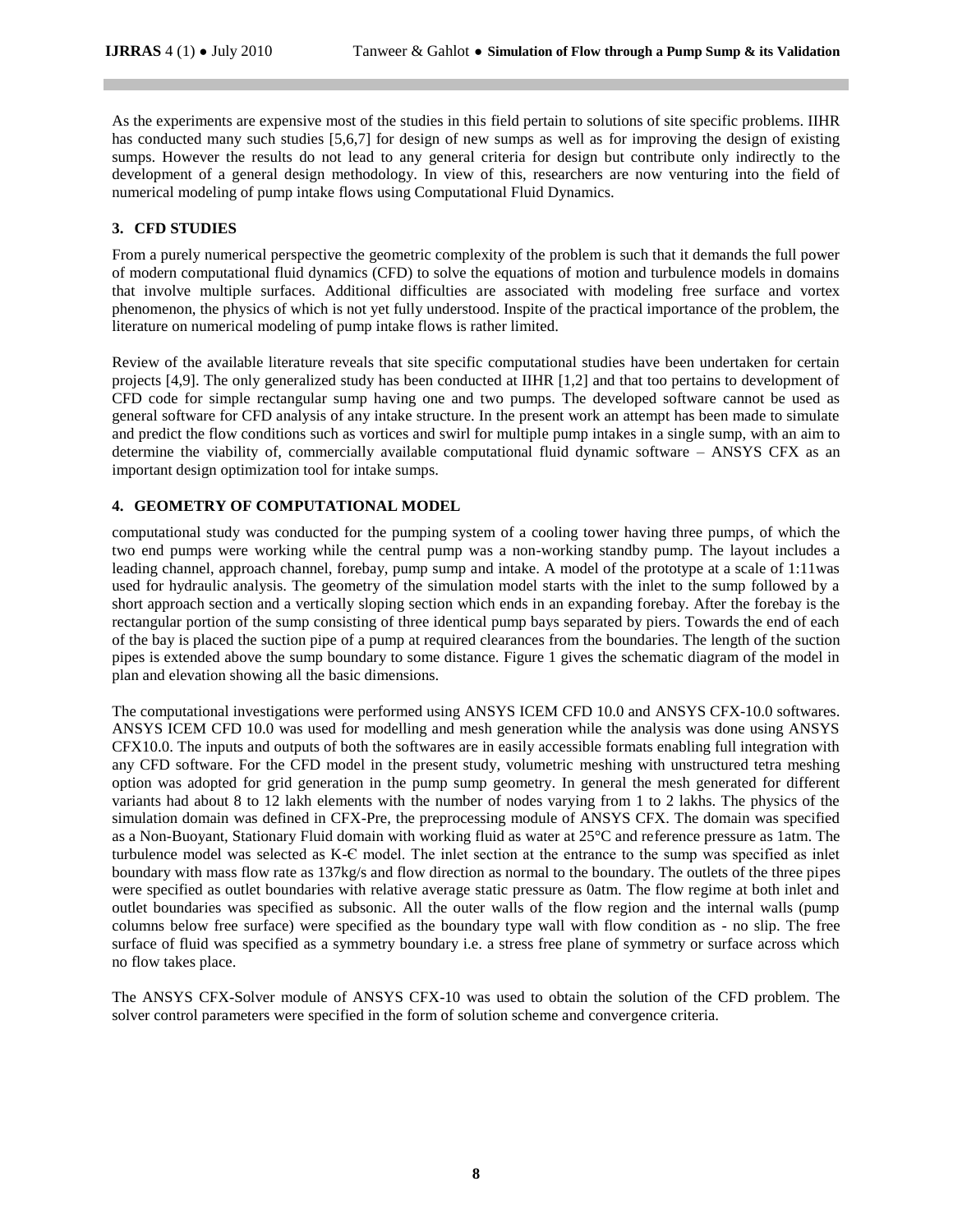

**Figure 1.** *Modelled basic sump geometry*

Upwind scheme was specified for the solution while for convergence the residual target for RMS values was specified as 10<sup>-6</sup>. With the above specified convergence criteria it took about 48hrs for the solution of one simulation variant.

The results of the CFD analysis were analysed using CFX-post, the post processor module of ANSYS CFX-10. Initially, numerical simulation of flow through the sump model (scale 1:11) was performed and the results analysed. Results of numerical simulation of flow in the original model showed flow disturbances in the forebay as well as the central pump bay of the sump which in turn create many other undesirable flow conditions. To minimize these disturbances modifications were done in the sump geometry. The configuration of the model showing acceptable flow conditions was then replicated in the laboratory for experimental validation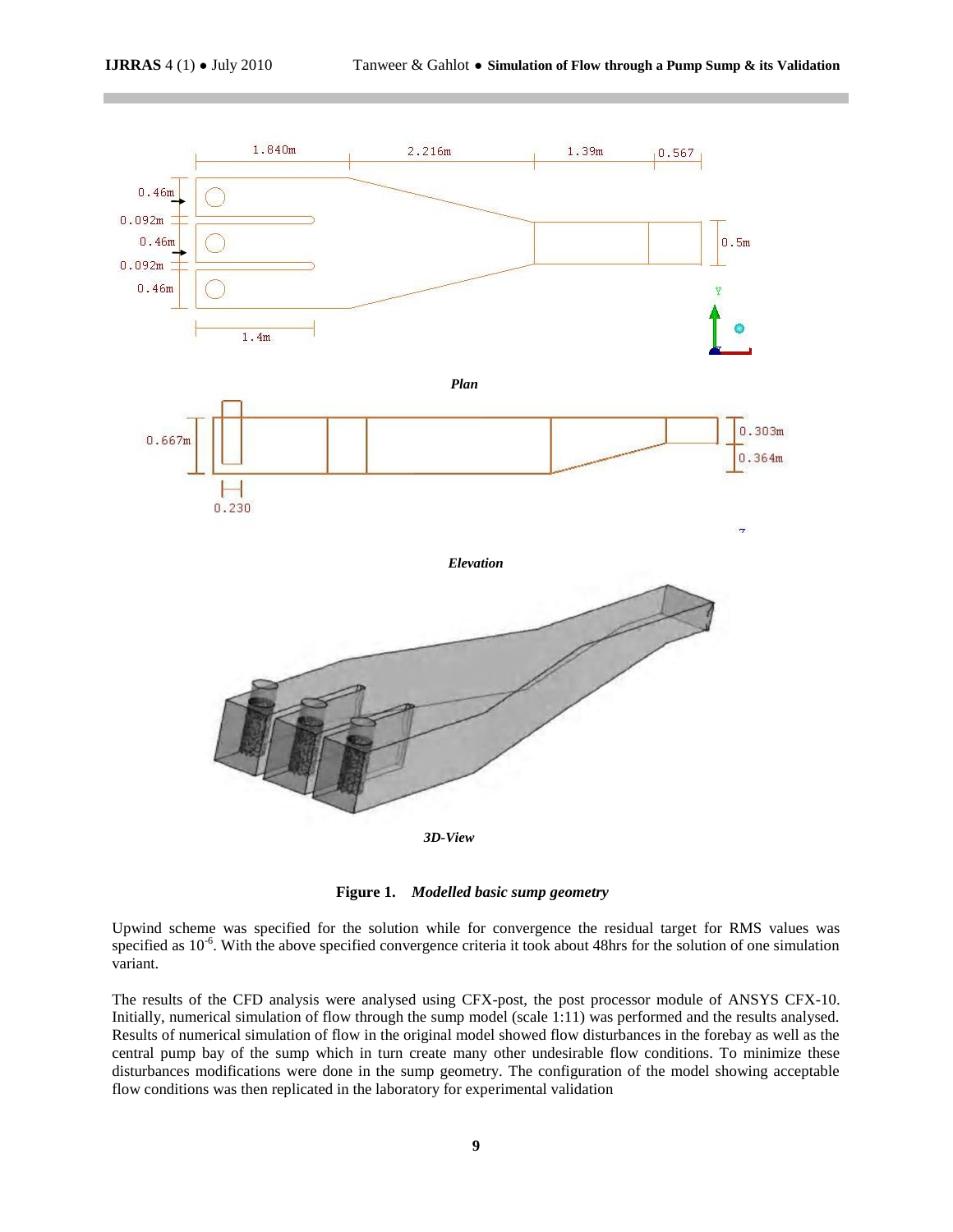#### **5. ANALYSIS OF SIMULATION RESULTS**

The results of the computational simulation can be analyzed using number of variables. In this study it has been restricted to the comparison of results based on the pattern of streamlines of flow and the velocity profiles. The major problem revealed through the study of the streamlines of flow is the formation of a large rotating fluid mass, in the central bay with the non working pump.

The streamline pattern in the vertical plane parallel to the sump axis (Figure 2) shows that a very large rotating mass of fluid is created in the rectangular portion along the centerline of the sump.



*Along pump axis in end bay*

**Figure 2.** *Streamline pattern in vertical longitudinal planes in Original Model*

This rotating mass intrudes about 0.8m into the expanding forebay of the sump and on the downstream side it just intrudes into the pump bays. The extent of the rotating mass is maximum along the centerline and it reduces gradually as we move towards the boundaries. This is due to the presence of a non working standby pump in the central bay. When the high velocity flow near the channel bottom encounters the obstruction due to pump column it is forced to turn back and hence a rotating mass of fluid is created. In the vertical direction the rotating mass extends from the free surface to about 0.2m above the sump bottom. The magnitude of velocity is minimum (about  $0.05$ m/s) at the center of the mass and increases towards the periphery reaching a maximum of about  $0.1$ m/s. As the high velocity flow beneath the rotating mass reaches its downstream end, the flow moves towards the free surface (in the sudden empty space) and then turns towards the backwall to form another rotating mass in the central bay. In the side bays, as the extent of the rotating mass is less the distance of upward movement as well as the velocity of flow moving upward is less and the second vortex is not formed completely.

The streamline pattern in the sump shows that the upper half of the vortex flow opposes the incoming flow. Hence when the directly coming flow from upstream meets the rotating mass, streamlines in upper half of the rotating mass are forced to turn back and enter the side bays. These returning flows in the sump compress the streamlines coming from upstream towards the boundary. This is evident in the streamline pattern in the horizontal plane at various depths (Figure 3). The effect of returning flows is maximum at the free surface and minimum at the center of the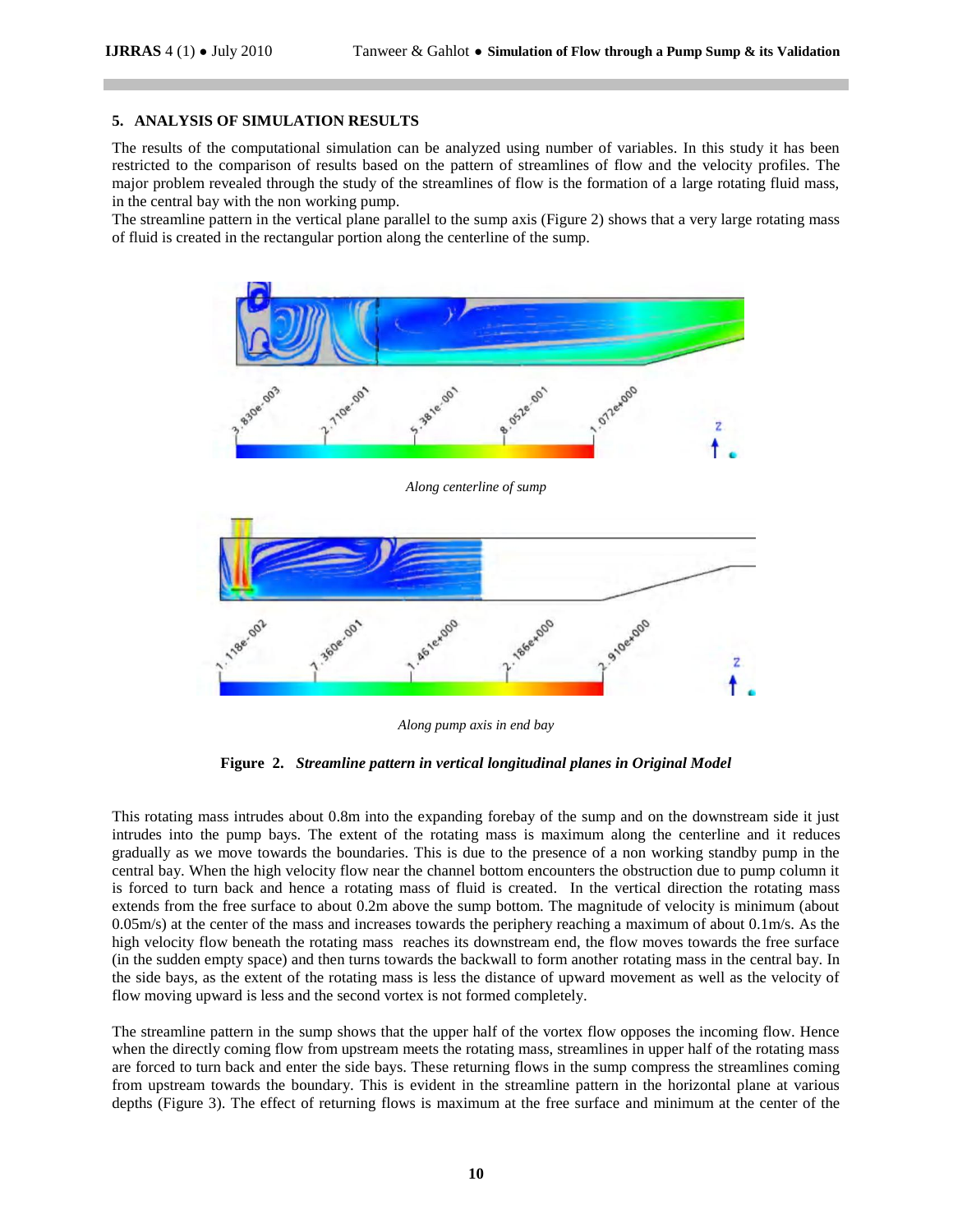vortex. In lower half of the rotating mass the direction of flow is same as that of the flow coming from upstream. Therefore there is no turning back of flow and the entire flow moves downstream towards the pump columns.



*Horizontal Plane at 0.4m from bottom of sump*



The velocity vector plot in the vertical pipe column (Figure 6) shows the presence of angular velocity and swirl in the flow. This results in irregular velocity variation (1.2m/s - 2m/s) at the inlet. The plot also shows an increase in the magnitude, just beyond the inlet which is due to the reduction of flow area in the bell mouth.

The above observations show the presence of undesirable flow conditions in the sump. Improvement in the flow conditions can be achieved through suitable modifications in sump geometry and/or providing appurtenances. In the present case, to minimize these disturbances, a number of variants of the original sump model with modifications in different elements of the sump geometry such as angle of horizontal expansion, vertical slope, pier length etc were tried out and the numerical simulation for each of these variants was performed. Inspite of the various modifications in the sump geometry and provision of additional devices the rotating mass in the central bay could not be eliminated completely. However each modification was aimed at reducing the extent of the rotating mass in the central bay and thus making the flow conditions in the end bays more uniform.

The results of the finally selected configuration showed improved flow conditions from amongst all the variants. For the final model the streamline pattern in the vertical plane along the longitudinal axis of the sump shows that instead of two rotating masses there is only one mass now. Also, its intrusion in the forebay is reduced from 0.8m to 0.15m (Figure 4).The streamline pattern in the horizontal planes (Figure 5) show that there is a reduction in the returning flows entering the end bays thus reducing the compression of streamlines towards the sidewalls. This results in an increase in the flow entering the pump bays directly and a corresponding decrease in the flow returning from the central bay which in turn makes the flow more uniform. There is an overall increase in the flow entering the end bays especially in the lower half of the depth which in turn results in an increase in the magnitude of velocities near the bottom of the channel in the end bays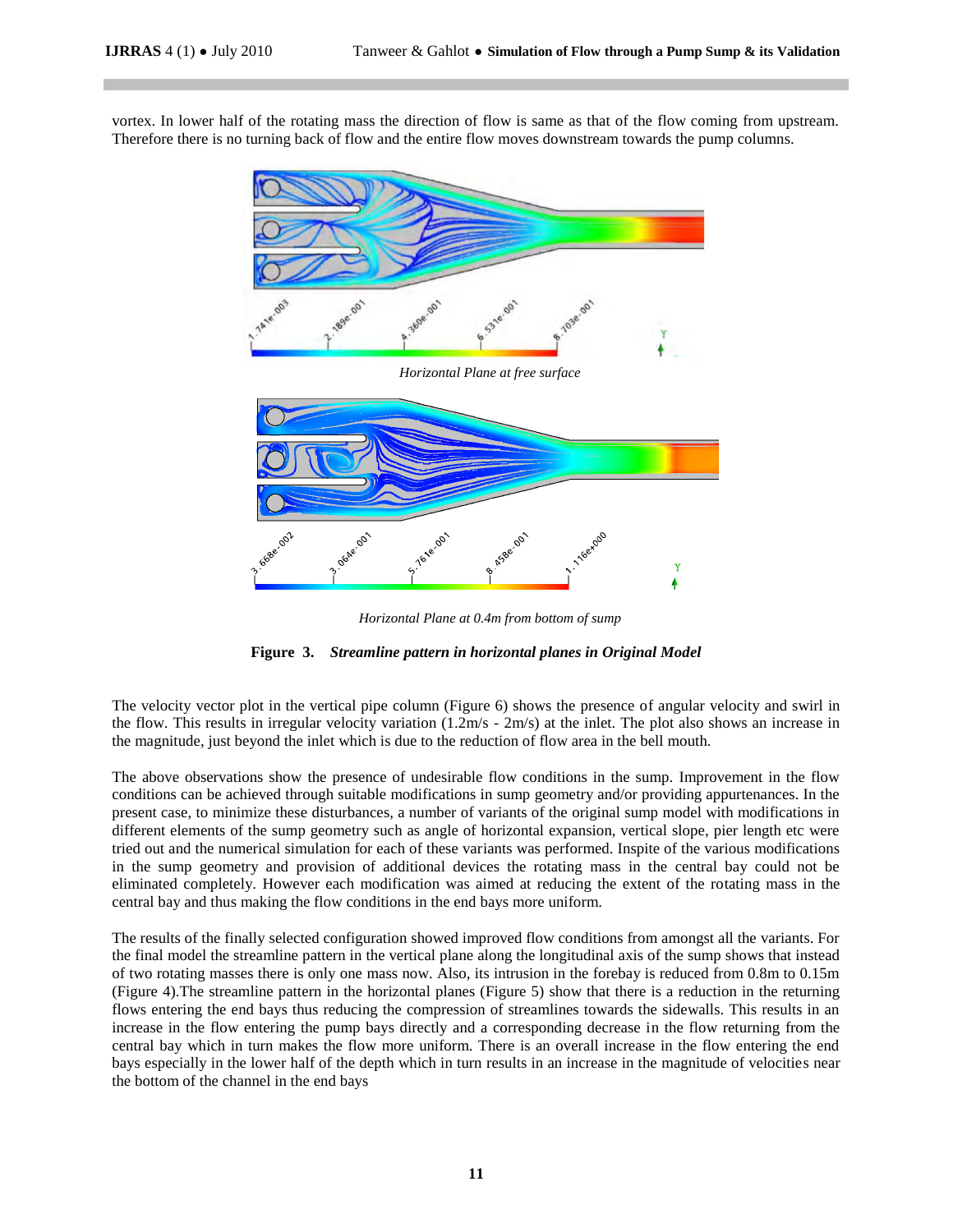

 *Along pump axis in end bay*

**Figure 4.** *Streamline pattern in vertical longitudinal planes in Final Model*



*At 0.4m from channel bottom*

 **Figure 5.** *Streamline patterns in Horizontal planes in final model*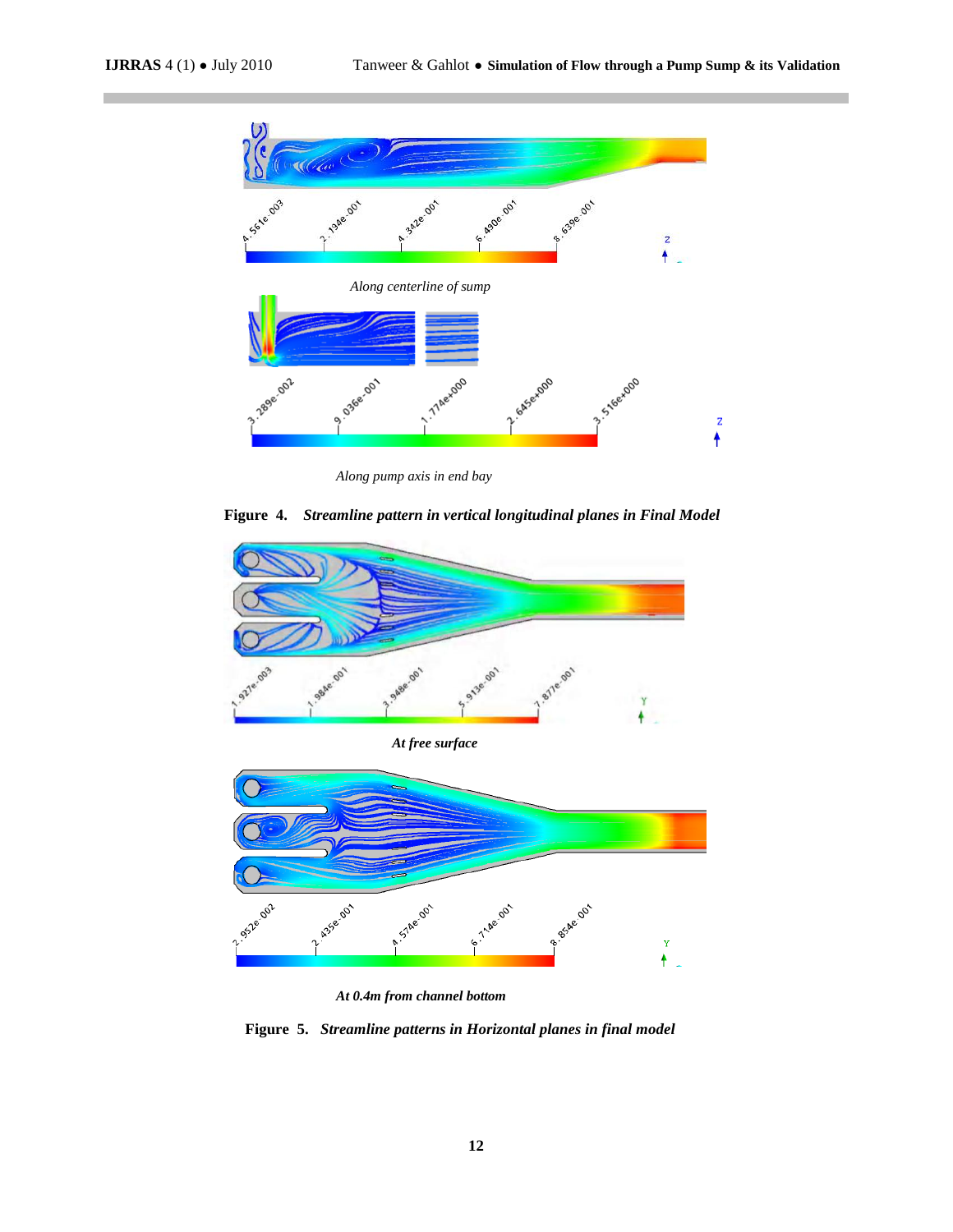

 **Figure 6.** *Velocity Vector Plots in right bay*



**Figure 7.** *Velocity profiles across the pump axis in right Bay*

A comparison of the velocity vector plots inside the pump column (Figure 6) also show that the velocities have increased at the inlet as well as in the bellmouth section in the final variant of the model, however the swirl has reduced. The velocity profiles (Figure 7) in the end bay show that, the velocity distribution both at the inlet to the pump column as well as inside the pump column has become much uniform which is due to reduction in the swirl. In the final variant, the magnitude of velocities inside the pump column show an increase of about 20-22% upto a distance of 2.6D from the inlet section, as compared to those in the original model. Beyond this, the velocities decrease gradually till the free surface level in both the variants, however the velocity at the free surface is about 6% less in the case of final variant.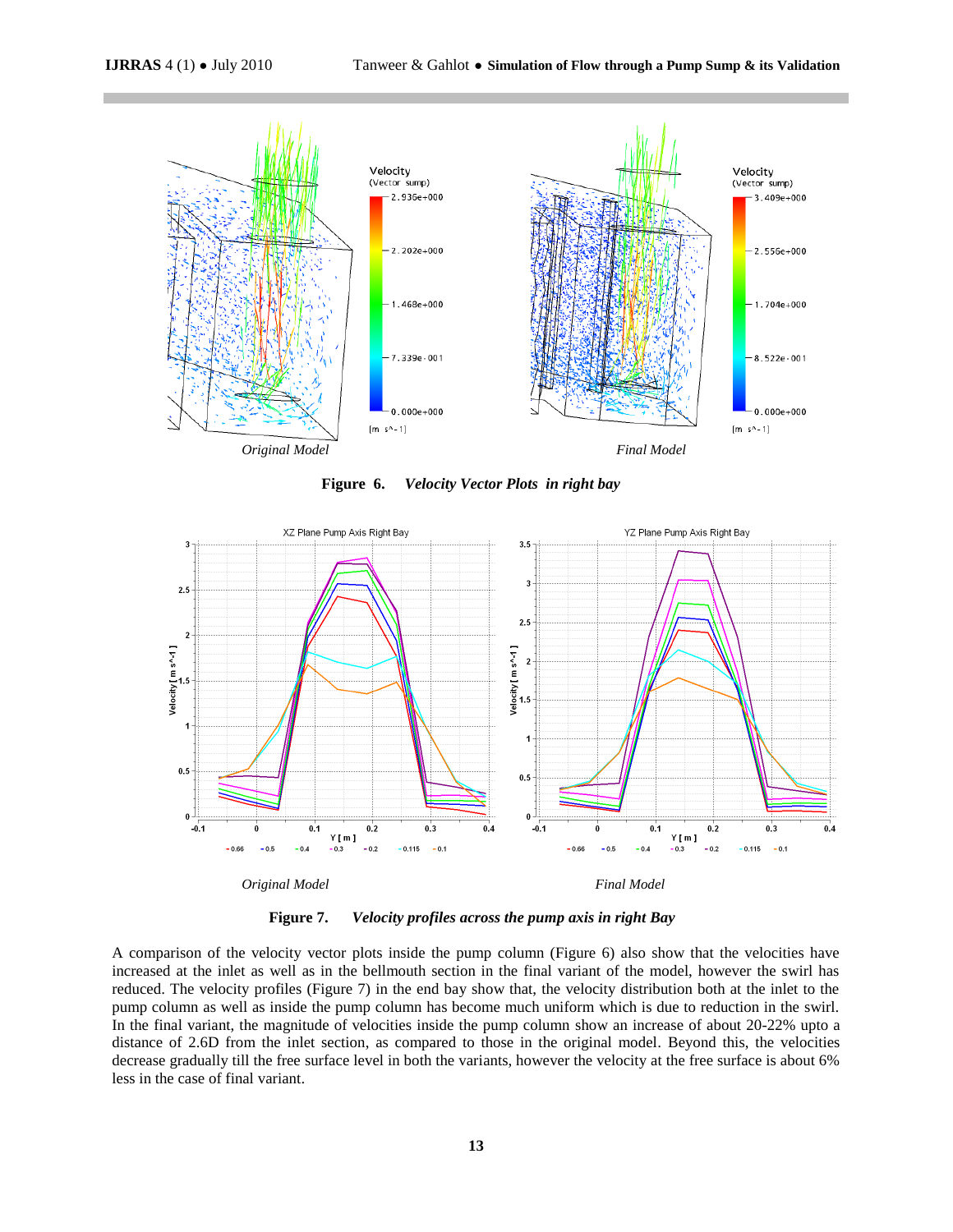#### **6. EXPERIMENTAL VALIDATION**

A physical model confirming to the configuration (Figure 8) of the variant showing acceptable results was reproduced in the laboratory. This model was tested with the aim of validating the computational results experimentally. The experimental setup was fabricated as a recirculating system with water from the pump bays in the sump being pumped by two centrifugal pumps (each of 20 hp rating) to the stilling tank. Water from the delivery pipes of the two pumps is released in the corners of the far end of the stilling tank From there it flows back to the pump bays through the approach channel and forebay of the sump. For reducing the turbulence and straightening the flow before it enters the sump, two perforated baffles and a screen have been provided in the stilling tank. The sump takes off centrally from the stilling tank such that its top level matches the top level of the tank. The base of sump is supported through out, on staging made of crossed iron bars in angle iron frame. The stilling tank, approach channel, forebay, pump bays and piers have been fabricated from welded MS sheets. For discharge measurement, sharp edged orifice meters with d/D ratio 0.73 have been provided in the delivery pipe of each pump, with sufficient straight length of pipe both on the upstream and downstream side. The orifice meters were calibrated before conducting the tests. Glass windows were provided in the sidewalls and backwall (one in each pump bay) of the sump to facilitate visual observations. Taking photographs of flow patterns on the surface and inside water is not possible with the normal flash gun of a camera as the light from the flash gets reflected from the water surface. Hence arrangements were made to light up the water between the piers and guide piers from the windows in the sidewalls by means of Halogen bulbs.



**Figure 8.** *Geometry of the model used for experimental Investigations*

At the beginning of the experiment water was filled in the sump to the desired depth and the pumps started. The discharge through both the pumps was set to the model discharge  $(0.137m<sup>3</sup>/s)$  and the flow was allowed to stabilize and become steady. The measures applied, to further minimize the high turbulence are: i) Gunny bags at the end of delivery pipe ii) use of grid and wooden planks in the supply tank. The velocity at the end of forebay is measured by a pitot tube. The measurements of the depth of flow in the approach channel are also made. The variation of depth of flow in approach channel is shown in Figure 9.

A number of tests were conducted at twice the Froudian conditions, for minimum water level. Initially dye injection method was tried for observing the flow pattern. For this, the dye was first injected through the dye injection arrangement provided at 0.5m depth from the sump bottom. It was observed that the dye streaks moved hardly to a distance of about 10cm before the turbulence of the rotating mass dissipated them and they mixed up with water.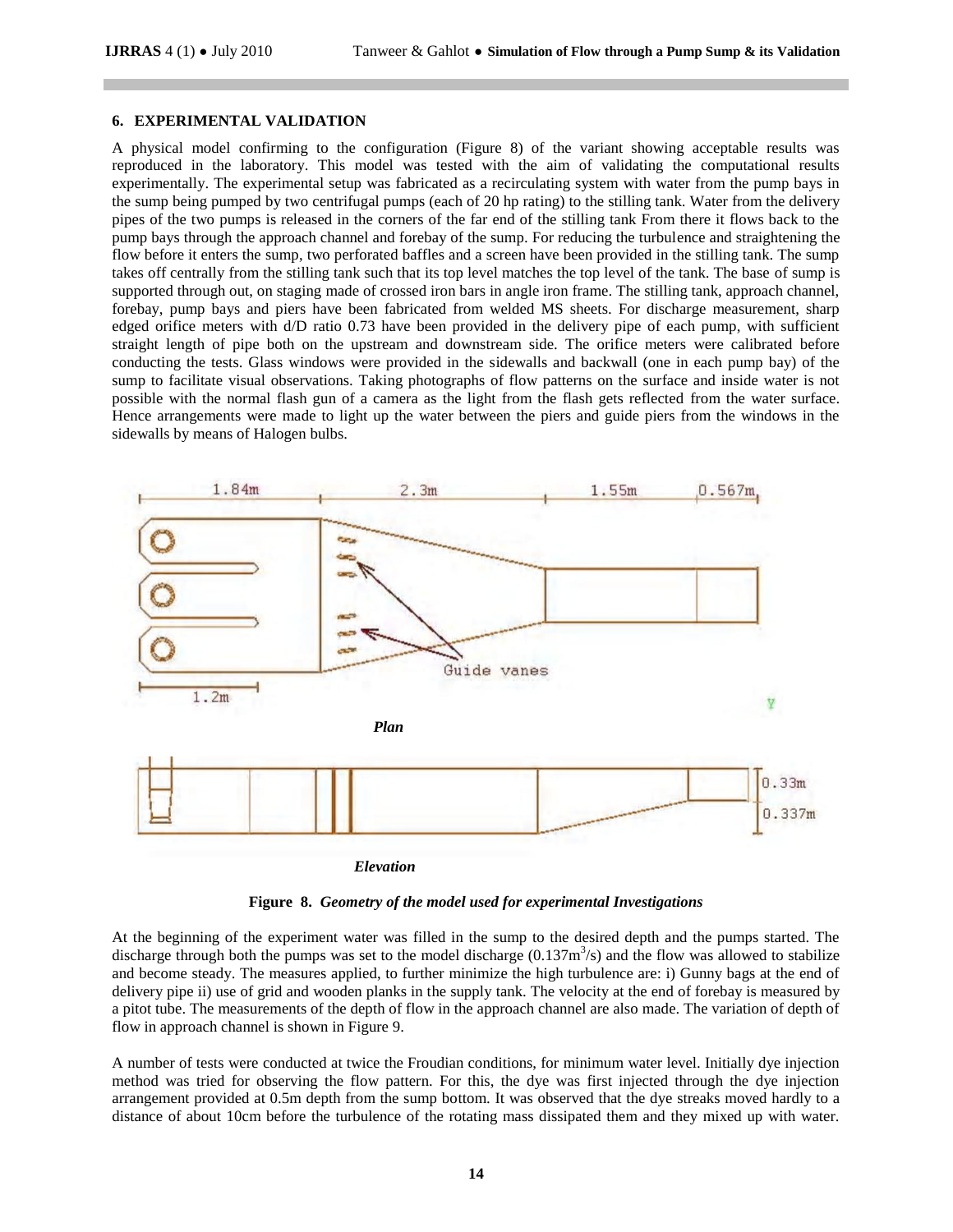Next the dye injection was tried at a depth of 0.3m depth from the sump bottom. Here the dye streaks moved for a slightly greater distance than in the previous case before dissipating.



 **Figure 9.** *Water surface profile*



**Figure 10.** *Photographs at free surface*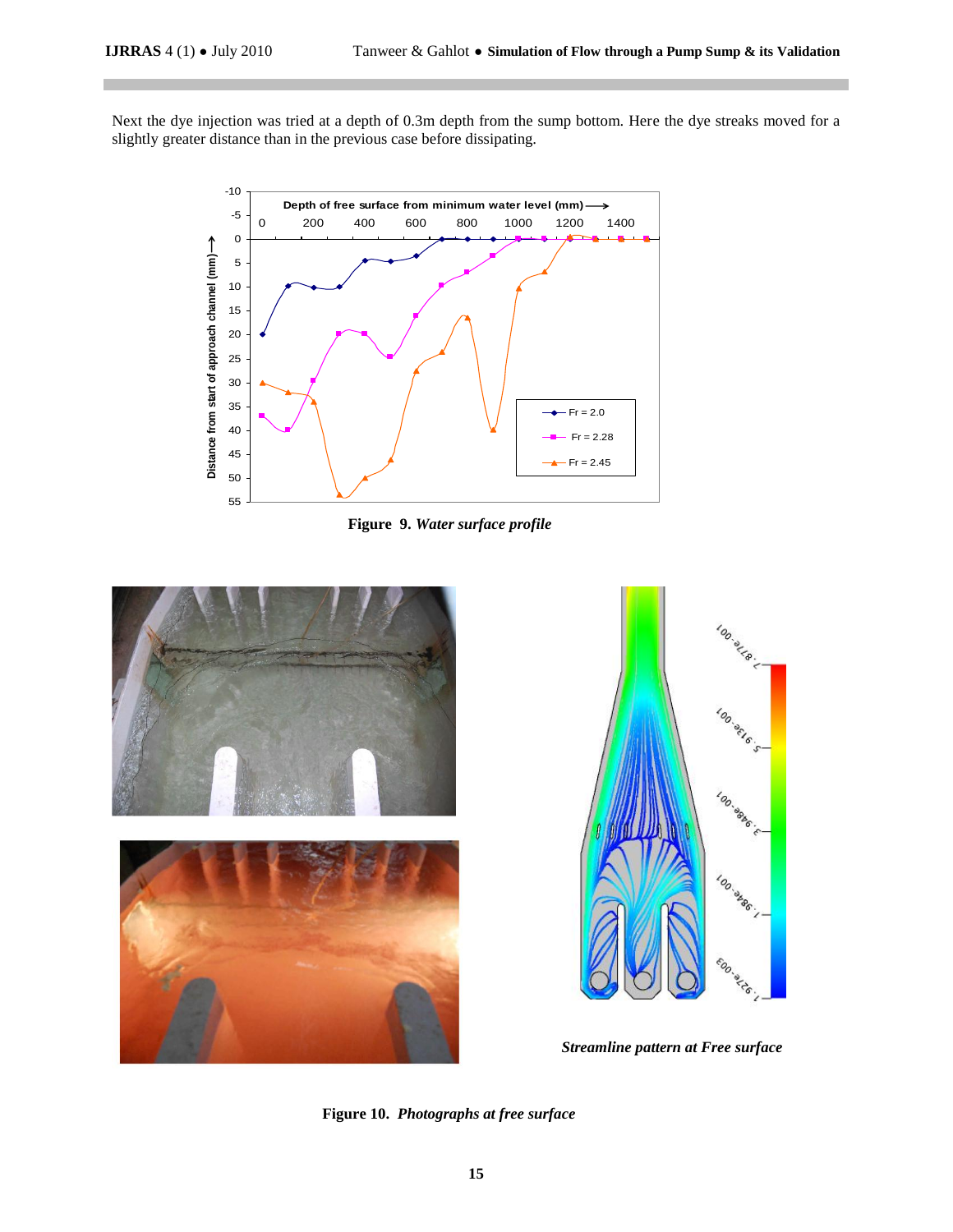The pattern of the rotating mass could not be determined with the help of dye injection. Hence the returning flow patterns on the surface were observed and positions of the vortices identified visually. To facilitate the observations light floating material such as thermocol balls and sparkling matter was sprinkled at these positions in order that the flow patterns at these positions may become clearly visible.

The flow conditions observed in the experimental model were in good agreement with the computational results. Experimental observation of the flow pattern formed at the free surface due to returning flows from central bay matched perfectly in shape, size as well as extent with the streamline pattern obtained through computational studies. Photographs of Figure 10 show the progression of the streamlines of returning flow at the free surface theoretically and experimentally. The concentration of flow along the sidewalls as well as in the central bay is also clearly visible in the picture. The flow pattern near the piers, at a depth of 0.4m from the sump bottom can be seen in photographs of Figure 11, which agree well with the streamline pattern obtained through numerical simulation. The computational and experimental results are seen to match closely.





*Streamline pattern at 0.4m*

 **Figure 11.** *Photographs at 0.4m from sump bottom*